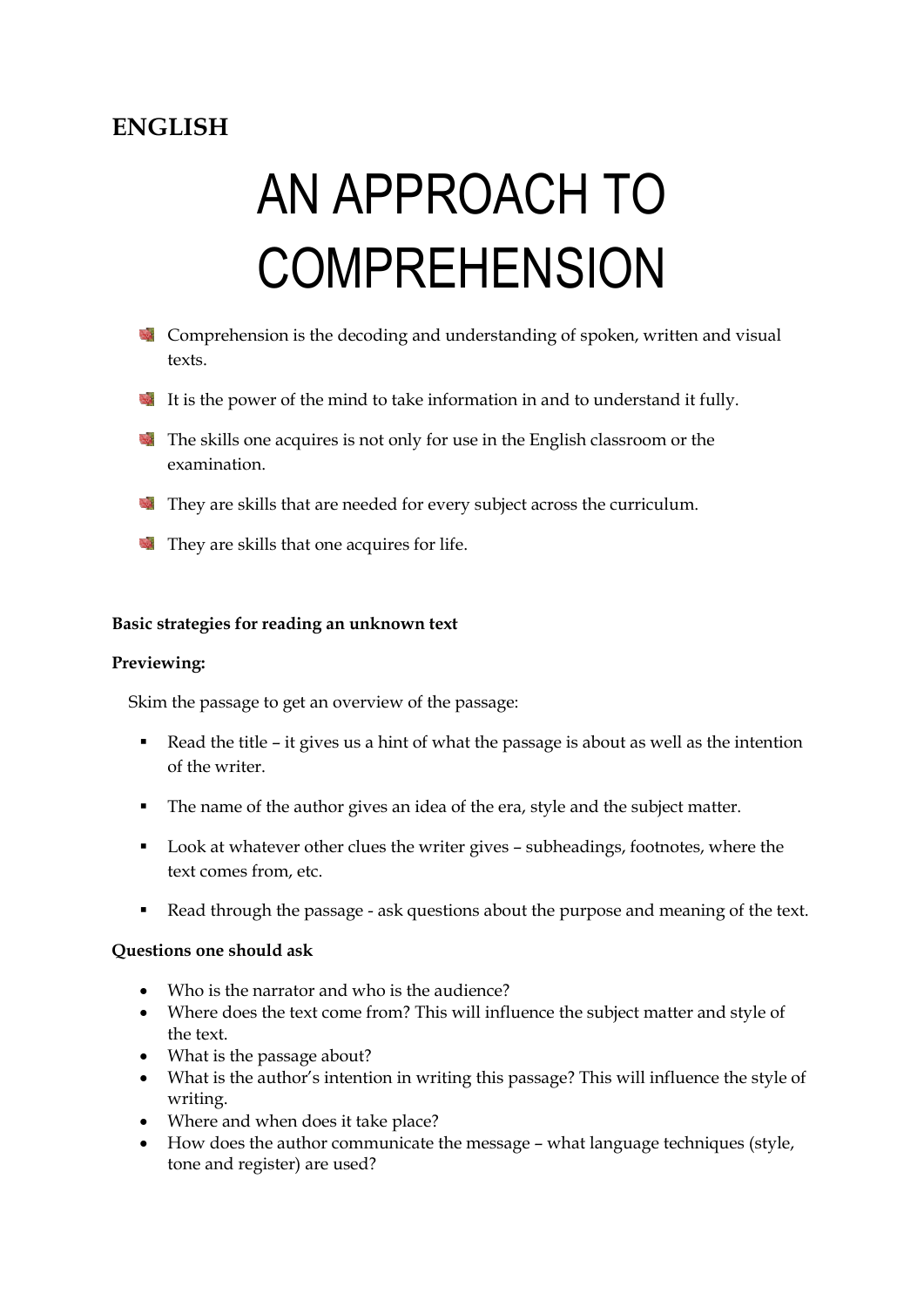#### **Finding the main ideas in the passage**

Texts usually have an introduction, development and conclusion.

You need to find the main ideas of the text by reading each paragraph carefully and deciding what the main ideas are.

Each paragraph usually has one main idea. This will enable you to develop an understanding of the passage.

#### **Read through the questions**

- Read through the questions, as these will give clues about where to find the answers in the passage.
- It is important to understand the questions on the text as much as you have to understand the comprehension text itself.
- If you don't understand what the question requires from you, then you won't be able to answer the questions.
- Each question contains an instruction word. Identify these words and underline them. These words will tell you exactly what has to be done in order to answer the question.
- Also underline key words or ideas in the question. These key words focus on the content of the text and will give you an idea of where to find the answers in the passage.

#### **SUMMARY WRITING SKILLS**

#### *What is a summary?*

It is a shorter version of a longer text. When doing a summary you sum up the main points of the text, keeping what is important and discarding all the unnecessary detail.

## *Why is summarising so important?* It is really useful when you are:

- <sup>
®</sup> Studying
- Writing key cards for your oral
- Communicating ( e.g. retelling a story)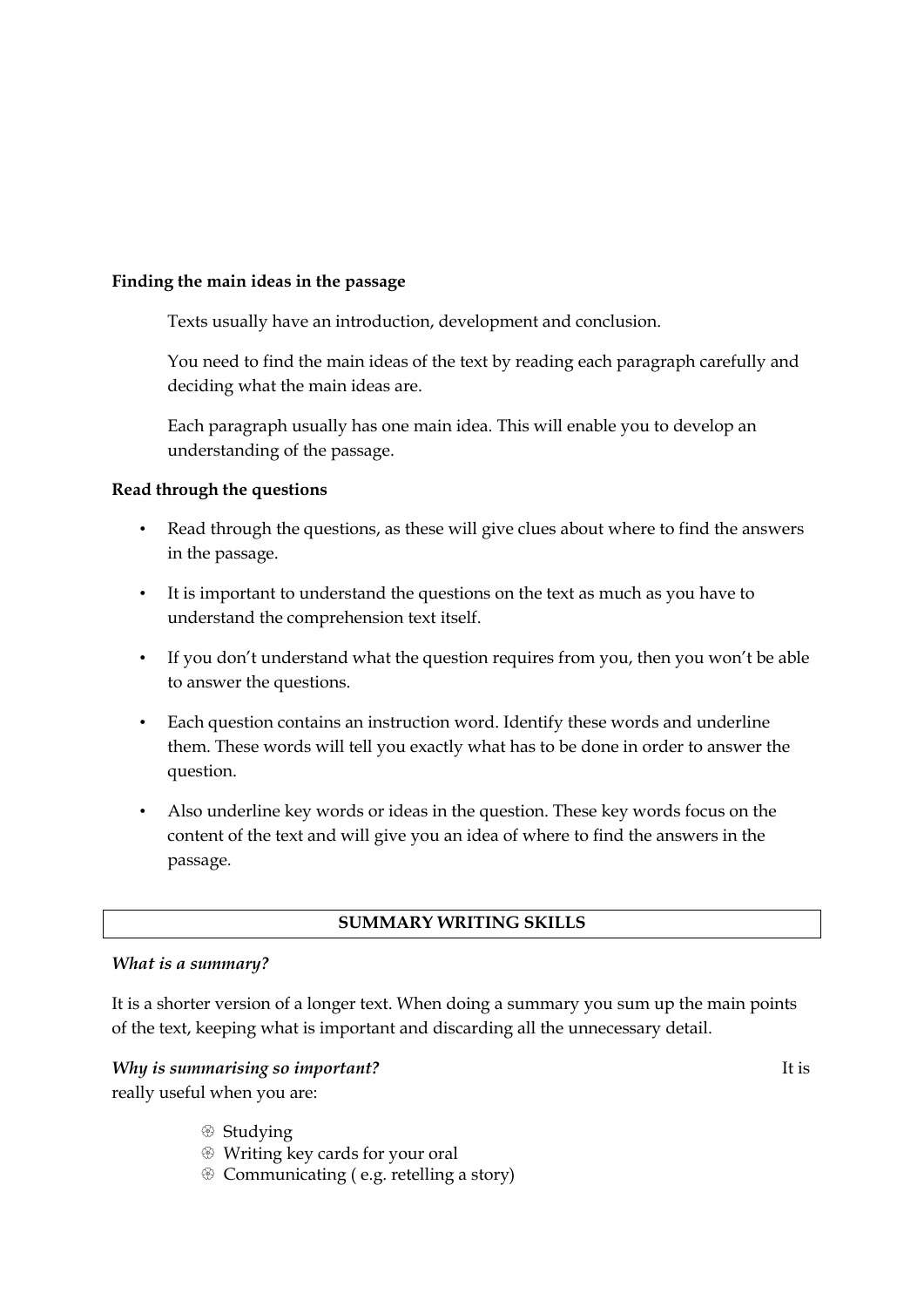Organising your thoughts about something specific.

# *When doing the summary:*

| 1. | Make sure you know whether your summary should be in <b>POINT FORM</b> or in<br>PARAGRAPH form.                                                                                                                                    |
|----|------------------------------------------------------------------------------------------------------------------------------------------------------------------------------------------------------------------------------------|
| 2. | Check the instruction on how long the summary should be.                                                                                                                                                                           |
| 3. | Read the passage at least three times. Make sure you understand the content really<br>well. (You cannot summarise a text that you do not understand.)                                                                              |
| 4. | Underline the main idea or sentence in each paragraph.                                                                                                                                                                             |
| 5. | Write a rough draft, using your key ideas. Compare your draft to the original text to<br>ensure that all the main points are included.                                                                                             |
| 6. | Count the number of words of your summary. Try not just to cut out words.<br>Rephrase your sentences to keep the ideas. If you have too few words, check that you<br>have not left out important points from the original passage. |
| 7. | Read your summary again and edit it, correcting grammar and spelling mistakes.                                                                                                                                                     |
| 8. | Write your neat version.                                                                                                                                                                                                           |
| 9. | Write the EXACT number of words in brackets under the summary on the<br>right-hand side.                                                                                                                                           |

# **Here are some steps to help you practice summary writing:**

# **1. FINDING THE MAIN IDEA**

You first need a general view of what the passage is about. Start by

ignoring the details. Look for the topic sentence. Then include the main supporting ideas.

# **ACTIVITY**

Now do the same with the following paragraphs, i.e. find the topic sentence, and list the points that are connected with it.



*The real risk of too much cell chatter*